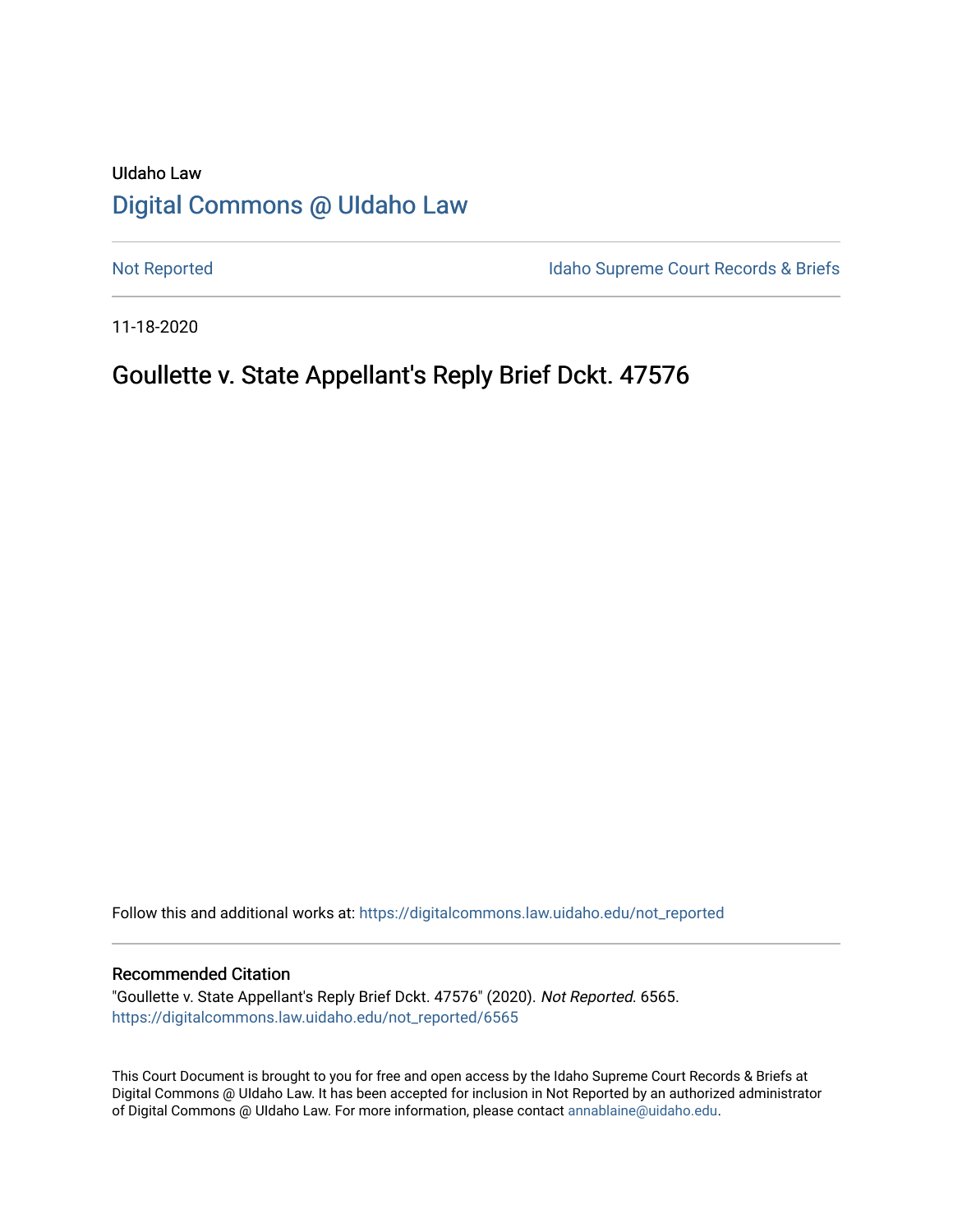Electronically Filed 11/18/2020 1 :26 PM Idaho Supreme Court Melanie Gagnepain, Clerk of the Court By: Brad Thies, Deputy Clerk

### IN THE SUPREME COURT OF THE STATE OF IDAHO

) ) ) ) ) ) ) )

PETER FRANKLIN GOULLETTE,

Petitioner-Appellant,

v.

STATE OF IDAHO,

Respondent.

NO. 47576-2019

BONNER COUNTY NO. CV09-19-934

REPLY BRIEF OF APPELLANT

APPEAL FROM THE DISTRICT COURT OF THE FIRST JUDICIAL DISTRICT OF THE STATE OF IDAHO, IN AND FOR THE COUNTY OF BONNER

> HONORABLE BARBARA A. BUCHANAN District Judge

ERIC D. FREDERICKSEN State Appellate Public Defender I.S.B. #6555

**ANDREA W. REYNOLDS**  Deputy State Appellate Public Defender **I.S.B.** #9525 322 E. Front Street, Suite 570 Boise, Idaho 83702 Phone:(208)334-2712 Fax: (208) 334-2985 E-mail: documents@sapd.state.id.us

**ATTORNEYS FOR PETITIONER-APPELLANT**  **KENNETH K. JORGENSEN**  Deputy Attorney General Criminal Law Division P.O. Box 83720 Boise, Idaho 83720-0010 (208) 334-4534

ATTORNEY FOR RESPONDENT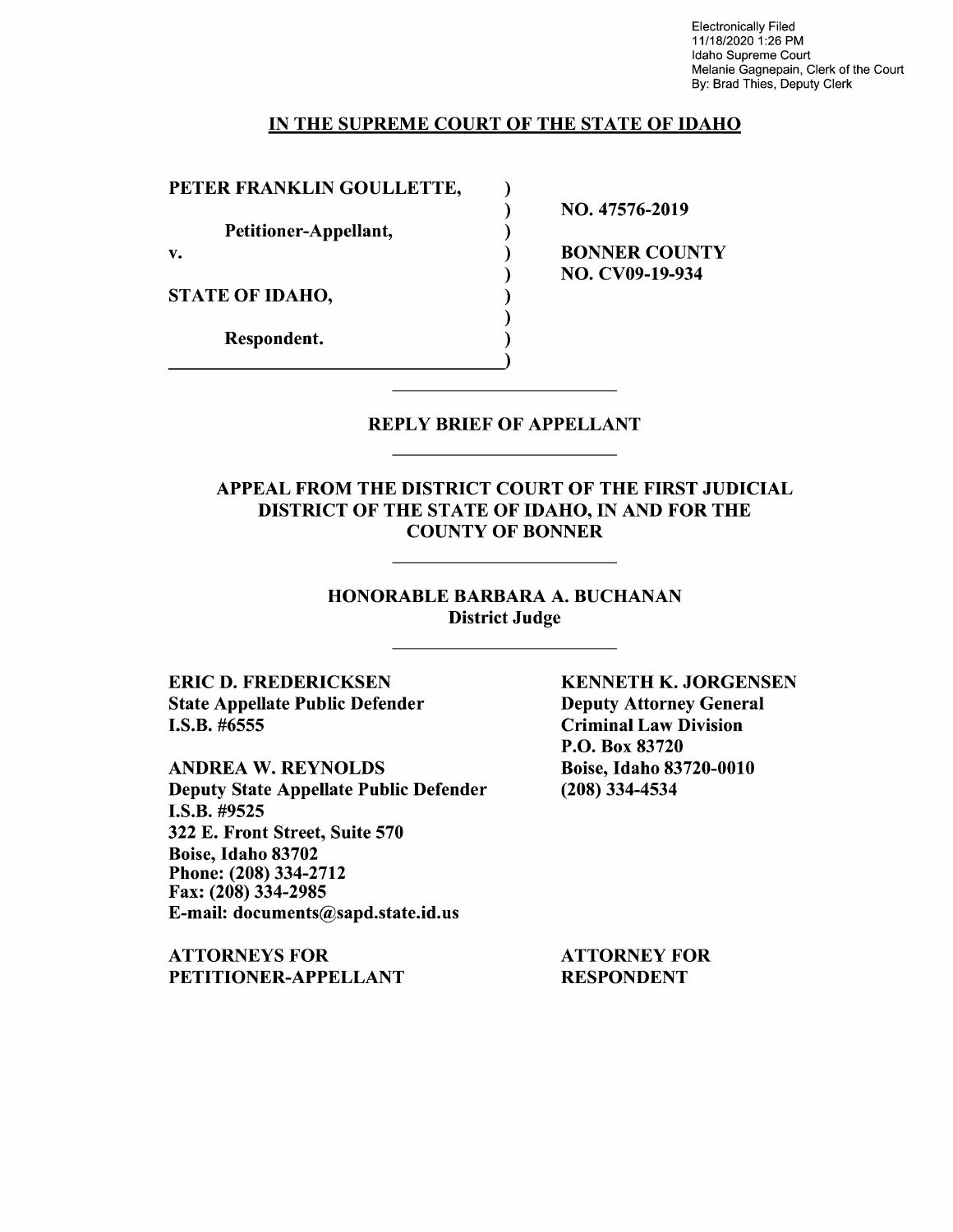## **TABLE OF CONTENTS**

| Statement of Facts and                                           |
|------------------------------------------------------------------|
|                                                                  |
|                                                                  |
|                                                                  |
| The District Court Erred In Summarily Dismissing Mr. Goullette's |
|                                                                  |
| B. This Court Cannot Affirm Under A "Right Result, Wrong         |
|                                                                  |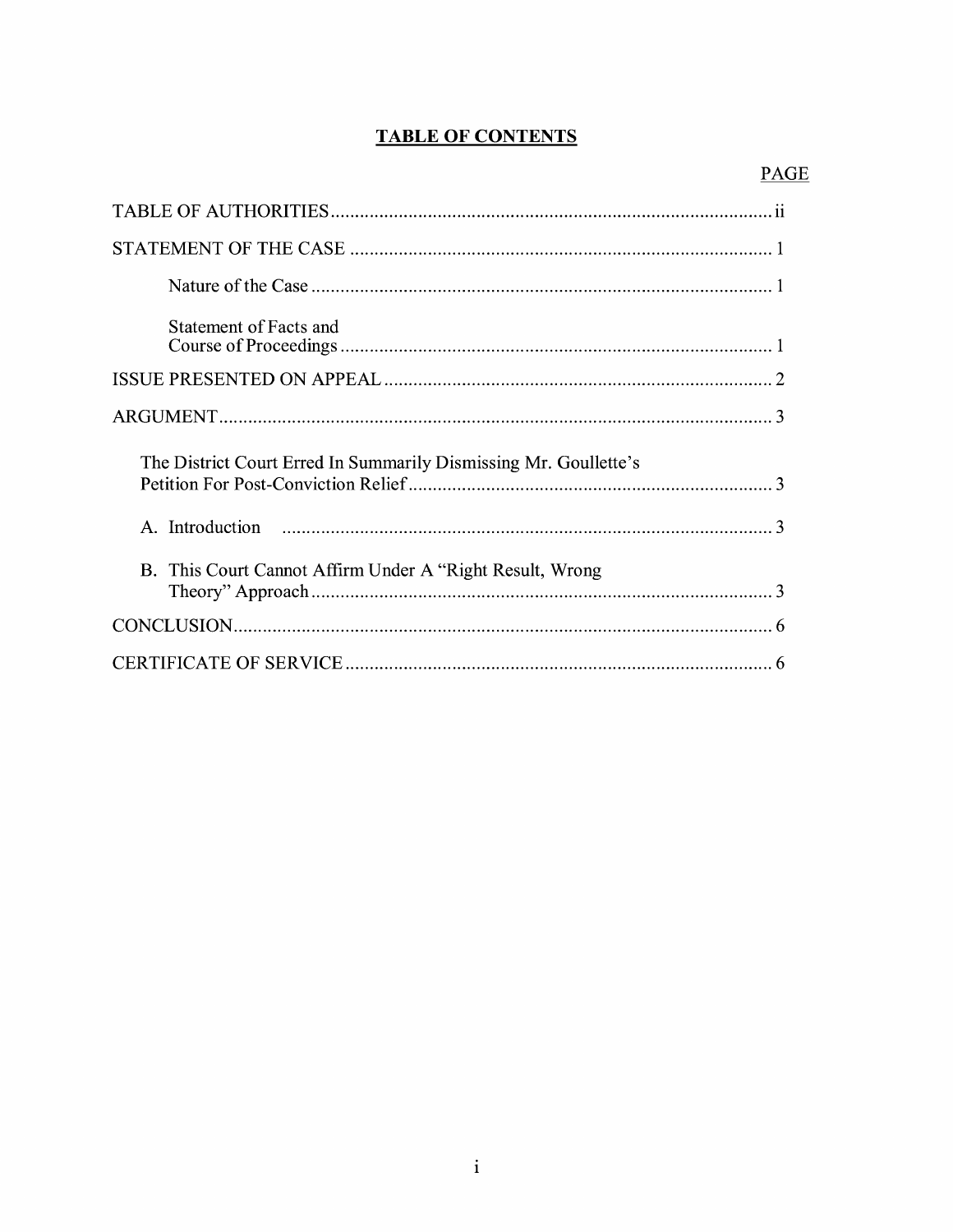## **TABLE OF AUTHORITIES**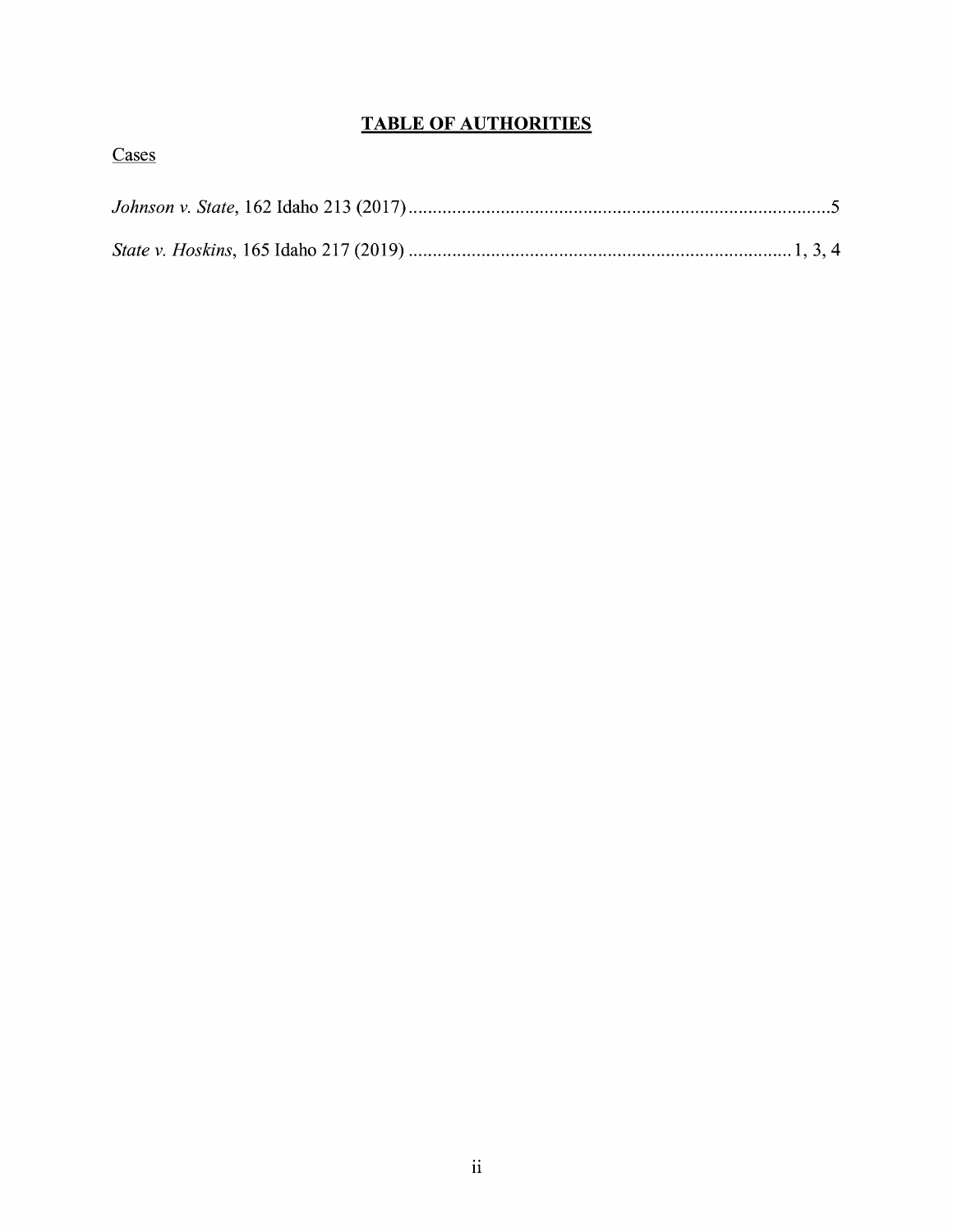#### STATEMENT OF THE CASE

## Nature of the Case

Peter Goullette appeals from the judgment dismissing his petition for post-conviction relief, arguing the district court erred in summarily dismissing his claim that he received ineffective assistance of counsel based on his trial counsel's failure to file a direct appeal upon request. *(See* Appellant's Br., pp.4-6.) Ignoring all of this Court's recent decisions on preservation, the State argues in its Respondent's Brief that this Court should affirm for a reason neither argued to, or decided by, the district court, under a "right result, wrong theory" approach. (Respondent's Br., p.11.) Mr. Goullette submits this Reply Brief to respond to the State's argument, pointing this Court specifically to *State v. Hoskins,* 165 Idaho 217 (2019).

## Statement of Facts and Course of Proceedings

Mr. Goullette included a statement of facts and course of proceedings in his Appellant's Brief, which he relies on and incorporates herein.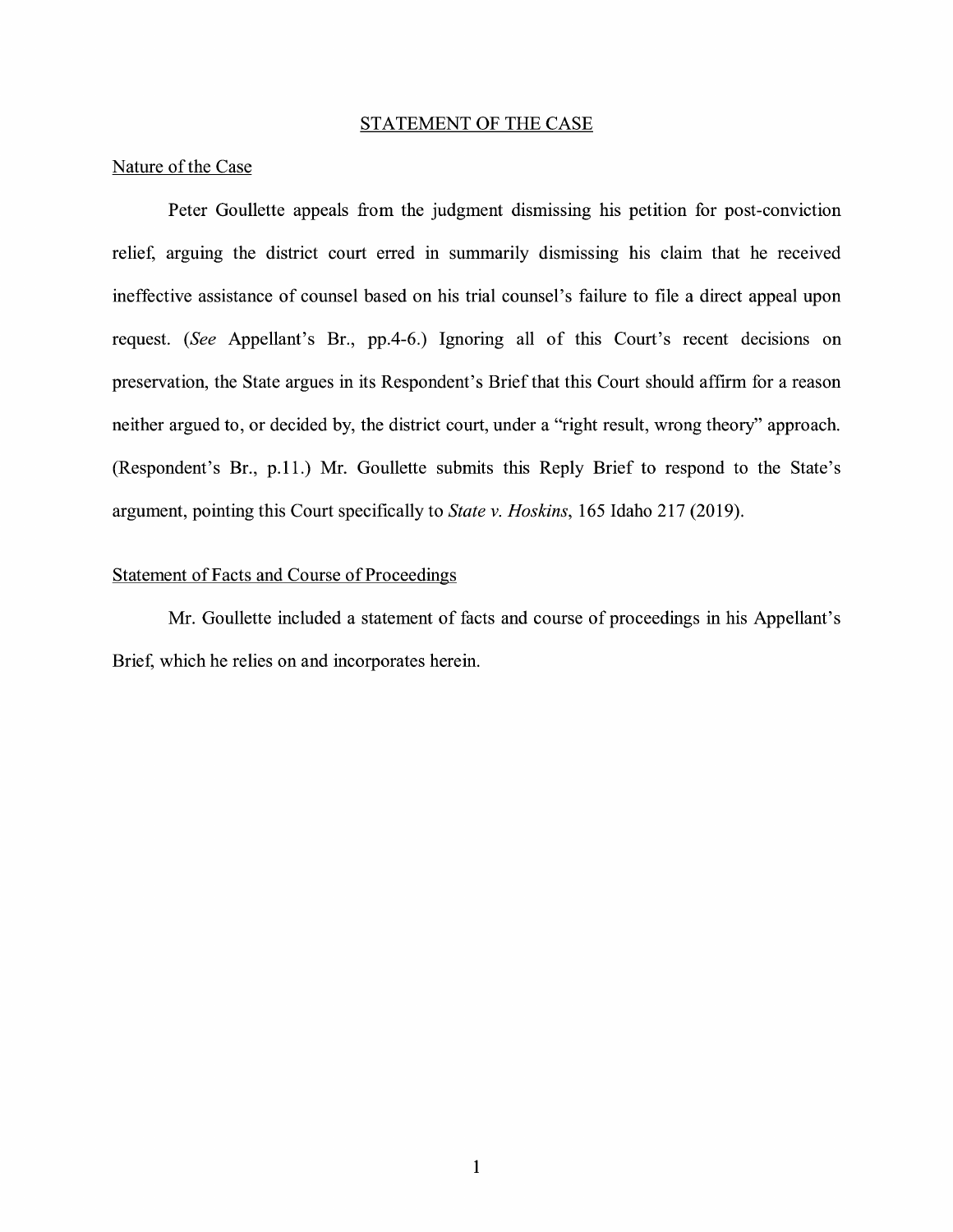# ISSUE

Did the district court err in summarily dismissing Mr. Goullette's petition for post-conviction relief?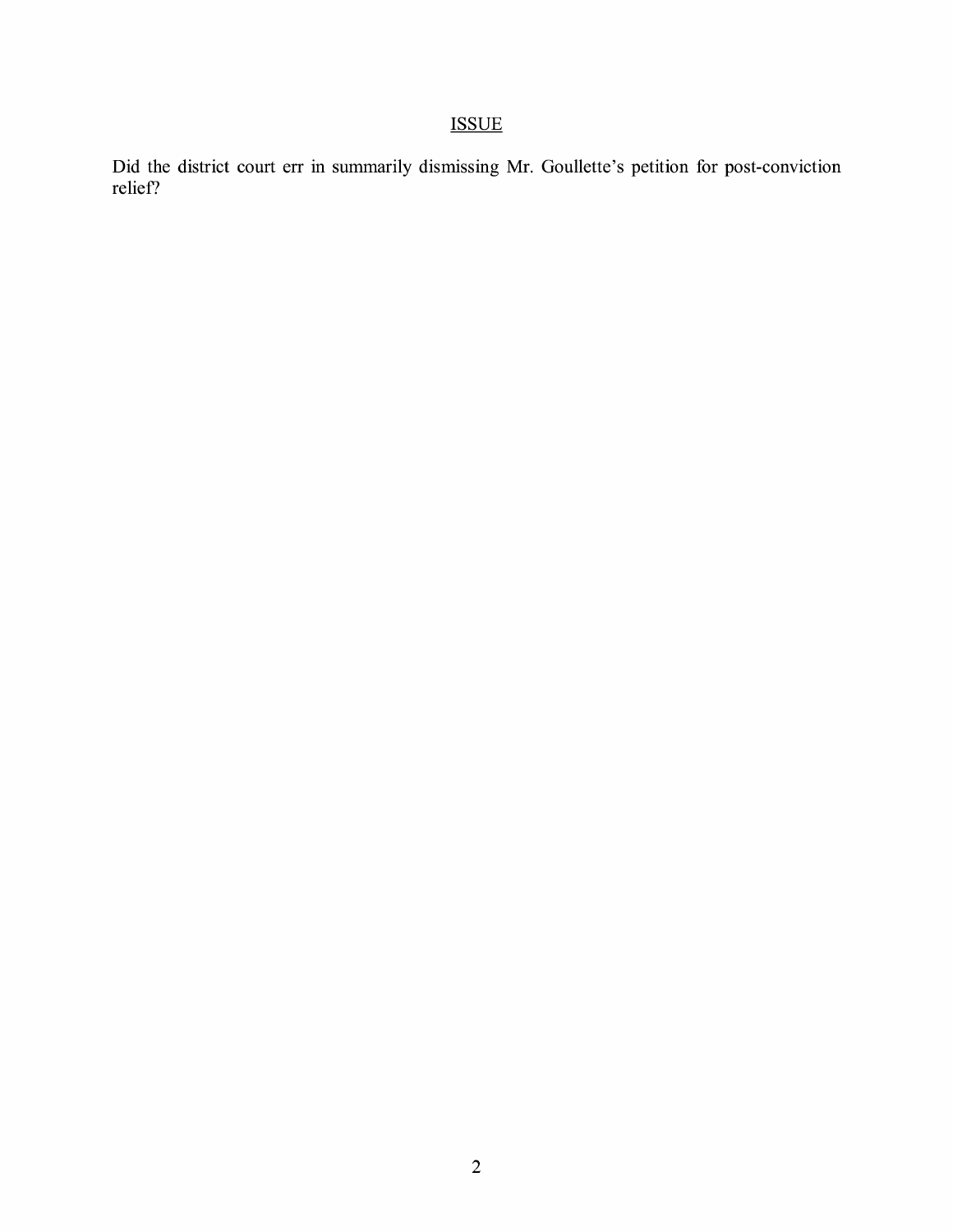#### ARGUMENT

## The District Court Erred In Summarily Dismissing Mr. Goullette's Petition For Post-Conviction Relief

## A. Introduction

The State argues in its Respondent's Brief that the district court did not err in summarily dismissing Mr. Goullette's post-conviction petition because Mr. Goullette alleged only that he asked his attorney to file an appeal "after sentencing," but did not specifically allege he made the request within 42 days of sentencing. (Respondent's Br., pp.7-8.) The State acknowledges, as it must, that it never made this argument in the district court, and that this was not the basis for the district court's decision. *(See id.)* The State contends, however, that this Court can affirm under a "right result, wrong theory" approach. *(Id., p.11.)* The State is clearly wrong under *State v. Hoskins,* 165 Idaho 217 (2019). This Court must vacate the judgment dismissing Mr. Goullette's petition, and remand this case to the district court.

### B. This Court Cannot Affirm Under A "Right Result, Wrong Theory" Approach

In *State v. Hoskins,* the Idaho Supreme Court reviewed the history of the "right result, wrong theory" rule, and squarely rejected the State's proposal that the rule "can be invoked in situations where the alternative basis was not pressed before the trial court." 165 Idaho at 223. Thus, in *Hoskins,* the Court did not permit the State to argue a new exception to the warrant requirement on appeal, noting, among other things, that "the record suggests that the proceedings developed in such a way that [the defendant] had neither the incentive nor the opportunity to present evidence or argument concerning [the new theory advanced by the State on appeal]." *Id.*  at 226. The Court noted it "has placed a premium on counsel presenting the facts and law that it chooses to support its position in the trial court." *Id.* ( citation omitted).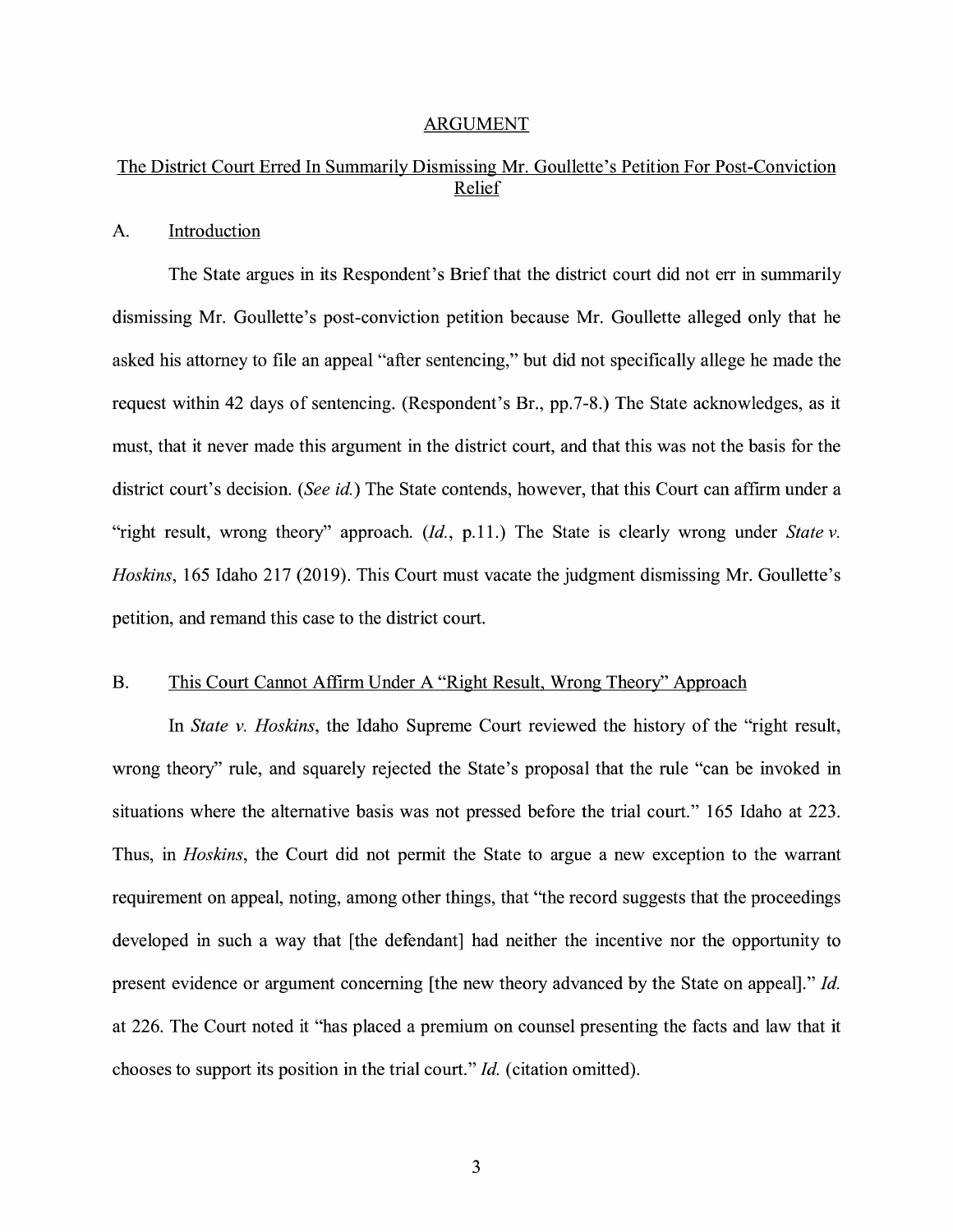Just as in *Hoskins,* this Court cannot affirm under a "right result, wrong theory" approach because the State is arguing a basis on appeal which it did not press in the district court. In the district court, the State moved to summarily dismiss Mr. Goullette's petition because (1) "[the] petitioner never sought appellate review of the matters set forth in his Petition," and thus "forfeited his opportunity to seek post-conviction relief," and (2) "[the] Petition fails to allege sufficient grounds to determine ineffective assistance [of] counsel by trial counsel." (R., pp.46-4 7.) The prosecutor did not provide any additional argument in support of its second argument. *(See* R., p.50.) Importantly, the prosecutor never argued, in writing or at the hearing on his motion, that Mr. Goullette did not sufficiently allege, as a factual matter, that he made a timely request ofhis trial counsel to file an appeal. *(See* Tr., pp.1-15.)

Not surprisingly, the district court did not address the timing of Mr. Goullette's request to his trial counsel in its factual findings. *(See* R., pp.55-56.) Instead, the district court granted the State's motion for summary dismissal because it concluded trial counsel's failure to file a direct appeal "can be considered strategic and tactical, and thus, will not be second guessed or serve as a basis for post-conviction relief," and because Mr. Goullette did not raise a triable issue as to whether he would have insisted on going to trial absent counsel's error. (R., pp.60-61.)

The State recognizes "the district court's reasoning with respect to both *Strickland* prongs was flawed." (Respondent's Br., p.10.) The State nonetheless asks this Court to affirm because Mr. Goullette did not specifically allege that he asked his trial counsel to file an appeal within 42 days of the entry of the judgment of conviction. Like in *Hoskins,* it would not be fair for this Court to affirm under the State's new argument because Mr. Goullette was not on notice that the State was challenging the sufficiency of his factual allegations. *See Hoskins,* 165 Idaho at 226. Mr. Goullette could have addressed the timing at the hearing on the State's motion, had he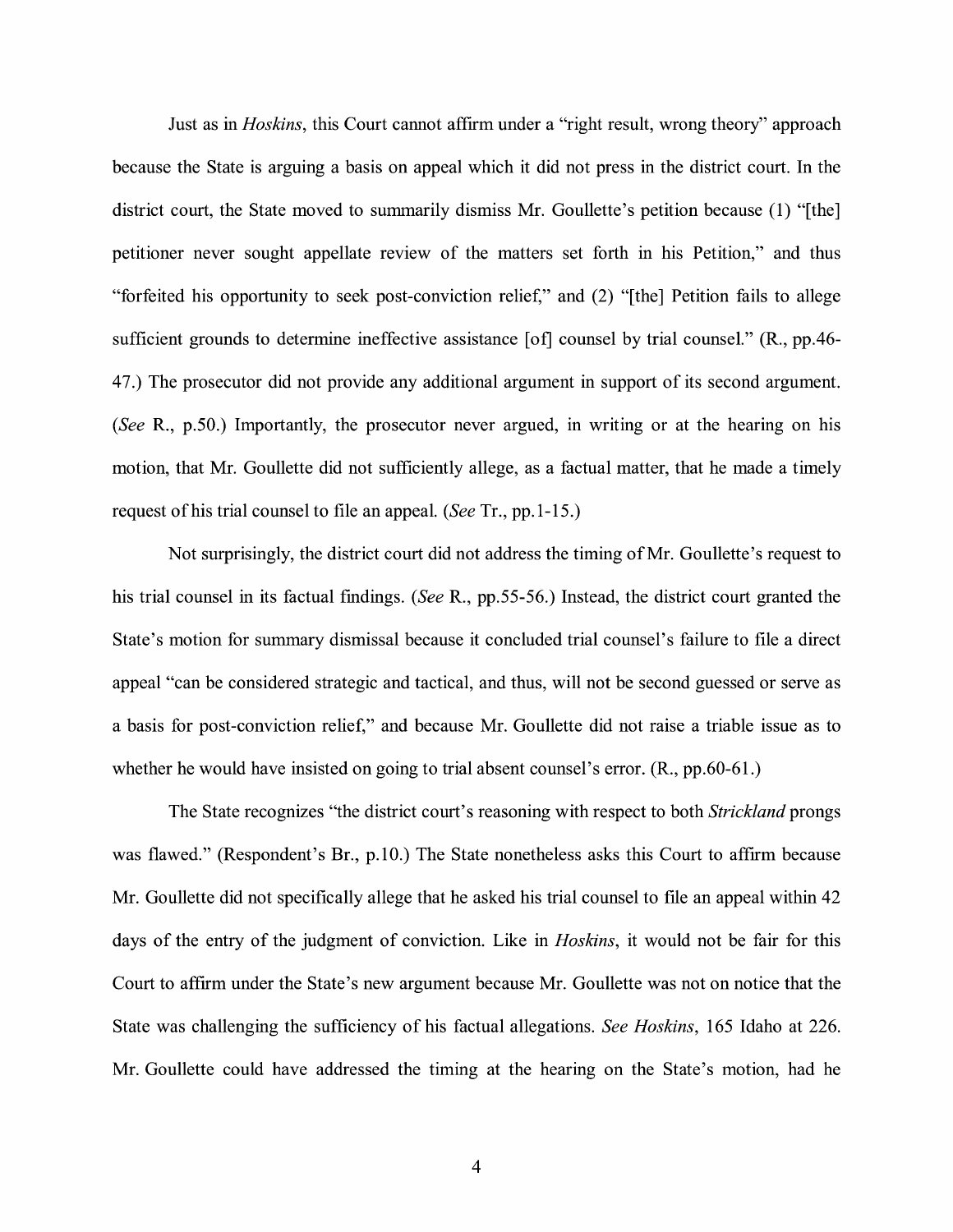known it would be an issue. Moreover, to the extent there is a dispute of fact regarding the timing of Mr. Goullette's request to his trial counsel, that dispute makes summary disposition inappropriate. *See, e.g., Johnson v. State,* 162 Idaho 213, 217 (2017) (stating summary disposition is appropriate only if there are no genuine issues of material fact, and further stating that in reviewing the summary dismissal of a post-conviction petition, the appellate court will determine whether a genuine issue of fact exists, construing the facts and all reasonable inferences in favor of the non-moving party).

The State correctly states in its Respondent's Brief that where trial counsel disregards a direct request to file an appeal, the defendant is not required to identify the meritorious issues that would have been raised, but instead should be restored to the status he enjoyed immediately following the judgment of conviction, when he was entitled to the direct appeal. (Respondent's Br., p.7.) The State recognizes that Mr. Goullette asserted in his post-conviction petition that he asked his attorney to file an appeal "after sentencing." (Respondent's Br., p.7.) The district court erred in dismissing Mr. Goullette's claim of ineffective assistance of counsel based on his trial counsel's failure to file an appeal, and this Court should not affirm the summary dismissal of Mr. Goullette's petition under a "right result, wrong theory" approach.